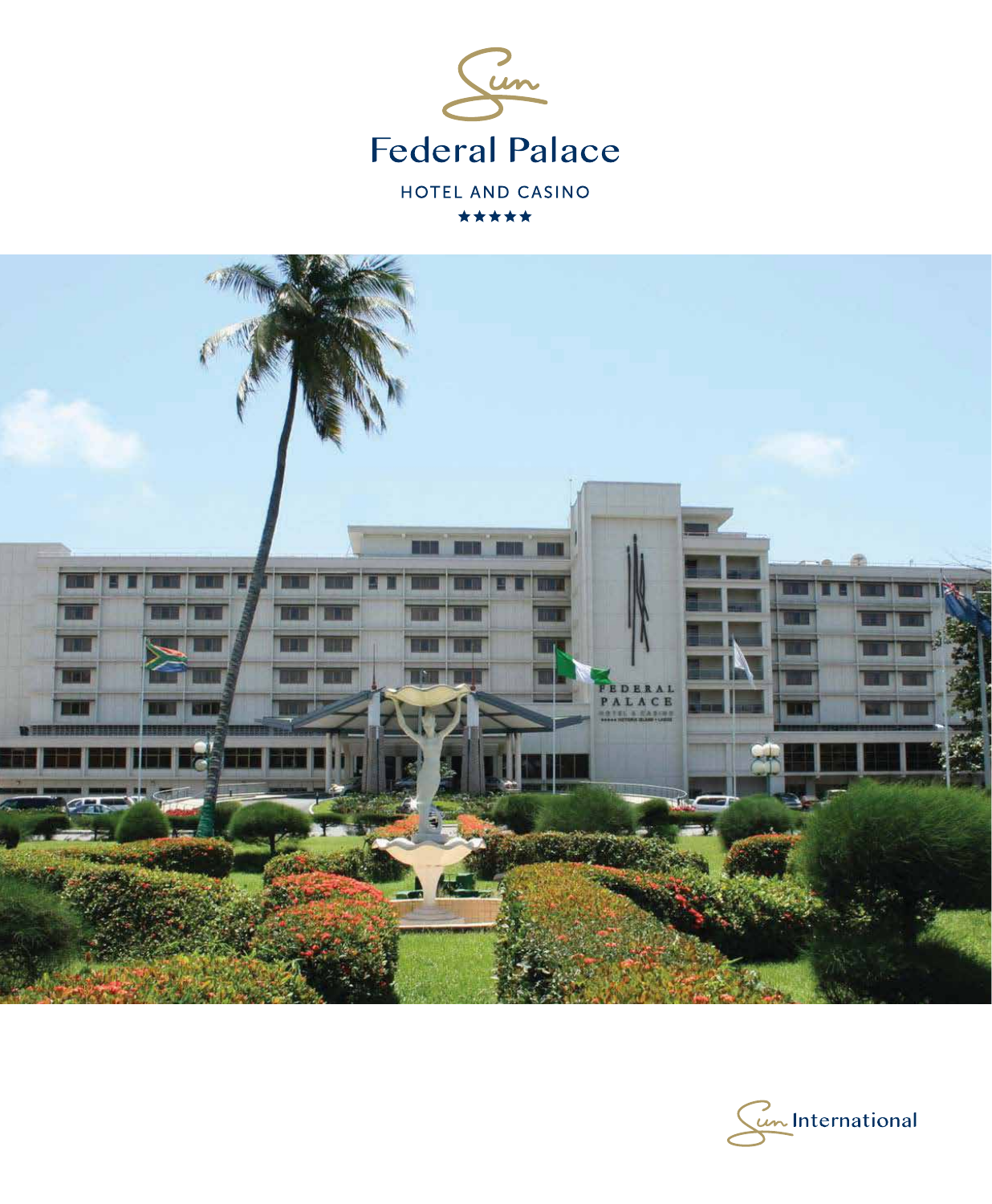

## The Federal Palace Hotel and Casino Offers the Best in Luxury Accommodation and Entertainment in Lagos

1

The Federal Palace Hotel and Casino is situated on Victoria Island, Lagos in the heart of the business district. The hotel is designed for the discerning traveller, offering superior accommodation, contemporary dining in elegant surroundings. The Federal Palace Pool Club offers hotel residents and members three swimming pools, water slides, two tennis courts, video games arcade and a children's play park. Guests can also enjoy a relaxing sundowner in the Ancestors Bar and Terrace.

In the opulent tradition of Sun International, the hotel offers the finest facilities and amenities. The Hotel is stylish in design and offers 120 king rooms, 4 twin/paraplegic rooms, 12 junior suites, 7x 1-bedroom suites and 3x 2-bedroom suites. All rooms are luxurious, comfortable and spacious, with en-suite bathrooms. The hotel décor is an eclectic blend,



offering style and comfort, allowing the quest to enjoy the serenity of the hotel without feeling removed from the vibrancy and pulse of Lagos.

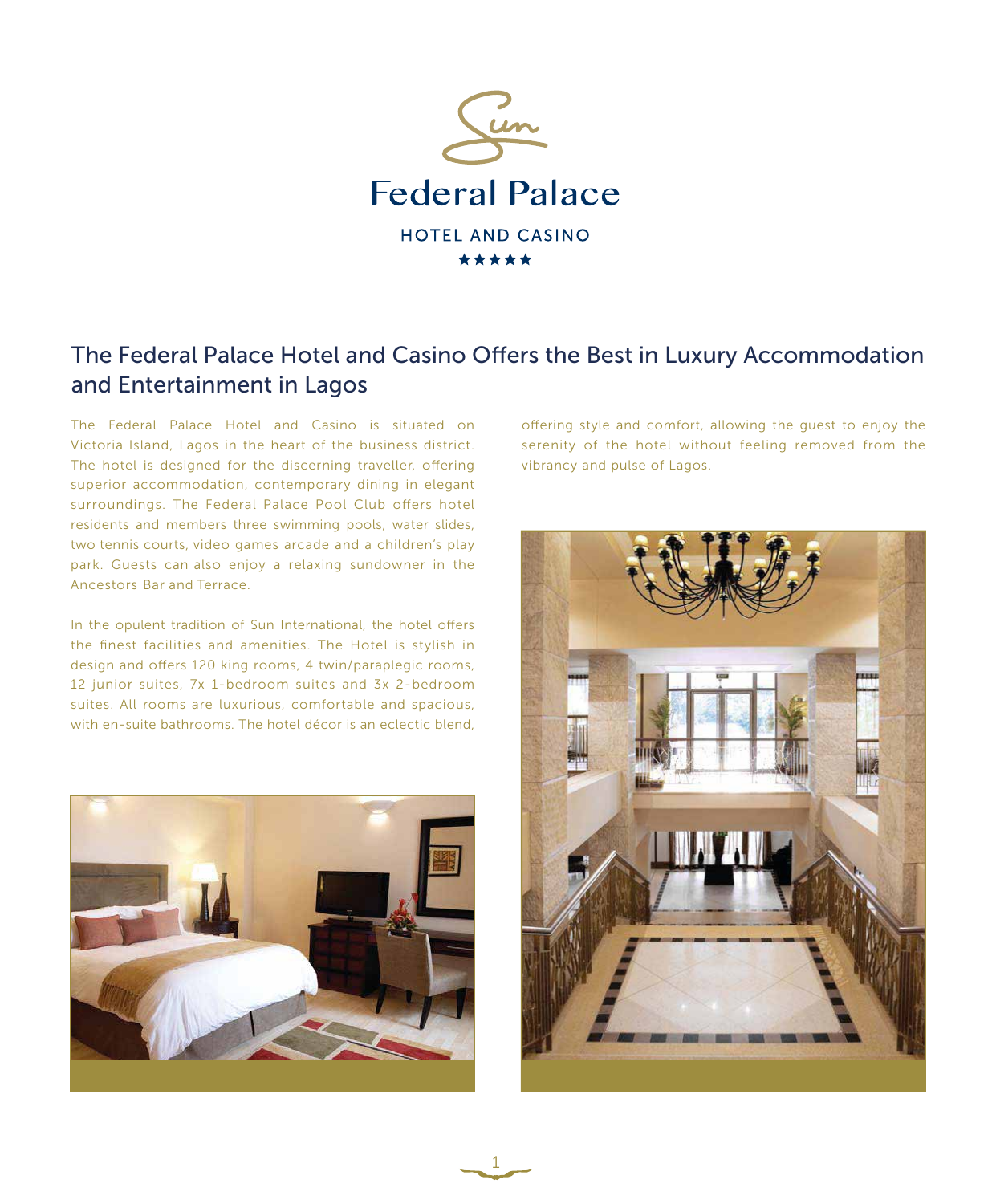





### Conference and banqueting facilities

A range of conference and banqueting facilities are available to suit all tastes.

The External Ballroom provides a superb facility that can accommodate both large banquets and conventions or private meeting rooms for smaller events.

#### Essential business amenities and services

- Free Wi-fi internet
- Stanbic Retail Bank on site
- Business centre

#### In-room facilities

• Free Wi-fi internet • Air-conditioning • 32cm LCD Flat Screen TV • Safe • Hairdryer • International direct dialling • Tea and coffee facilities • Fridge

#### Hotel amenities and services

| • Ample parking                              |
|----------------------------------------------|
| • Ancestors Bar and Terrace                  |
| • Automatic teller machines on site          |
| • Bank/Currency exchange                     |
| • Car hire service                           |
| • Children's entertainment                   |
| • Concierge                                  |
| • Dry cleaning and valet                     |
| • Explorers Restaurant                       |
| • Gym                                        |
| • Casino offering slots and table games      |
| • 24 hour security                           |
| • Hotel and airport transfers on request     |
| • Protocol meet and greet service at airport |
| • Pool Club                                  |
| • Tennis courts                              |

• Wi-fi

 $\begin{array}{c} 2 \end{array}$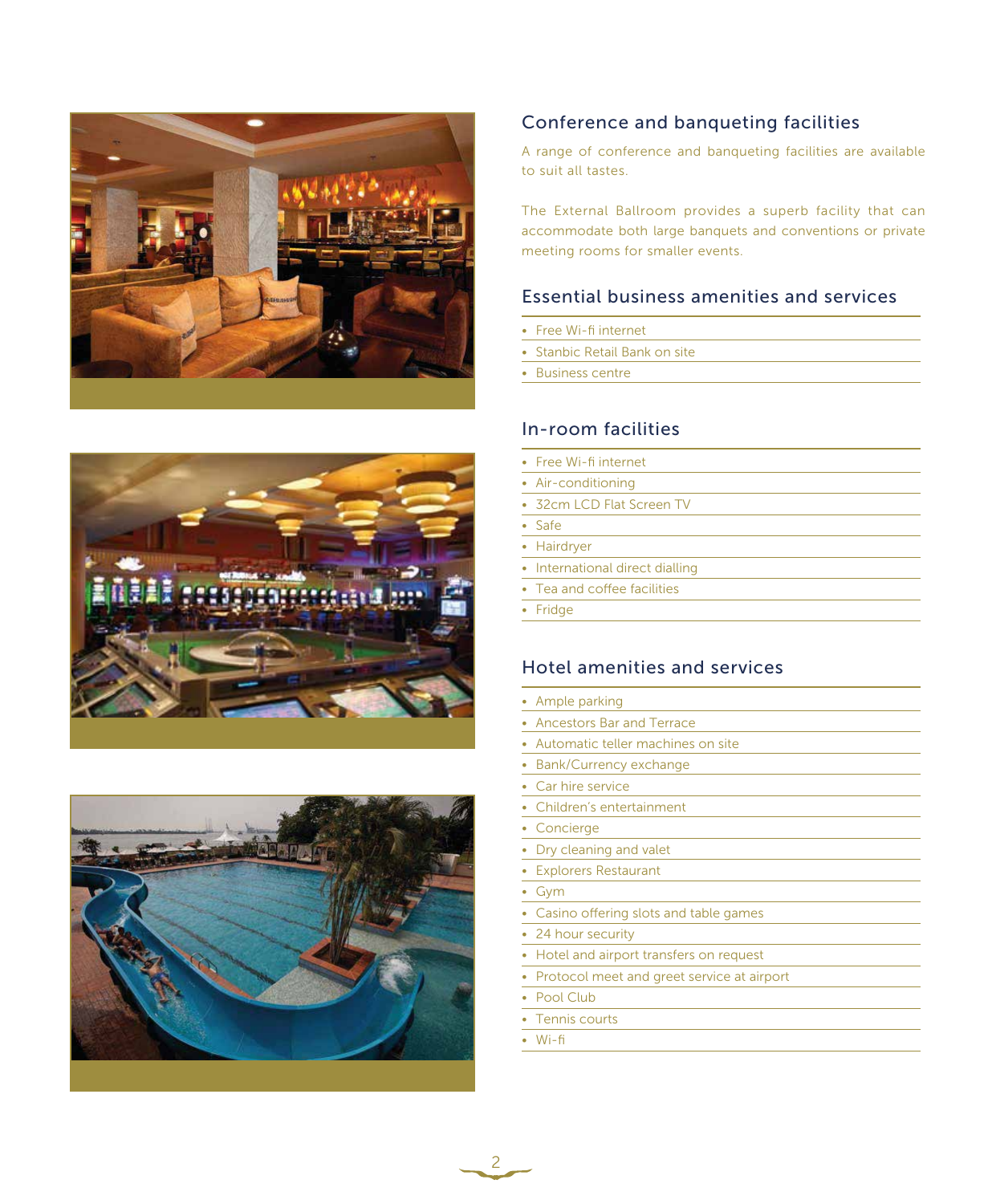Visit suninternational.com/gha to sign up or ask our front desk for assistance.

## Join Sun GHA Today.



Download the GHA DISCOVERY app to access your digital card, track your DISCOVERY Dollars, browse Local Offers and Experiences, and book your next indulgence!

To enhance your time with us, Sun International is excited to offer you additional value with our complimentary Sun GHA loyalty programme. Sun International is proud to be part of GHA DISCOVERY, the leading global hotel loyalty programme to give you one-of-a-kind experiences and offers to explore when dining, visiting or staying at our hotels.

**Sign up today and earn up to 7% back in DISCOVERY Dollars, enjoy exclusive member-only Experiences and Local Offers and much more.**

A Loyalty Programme Centred Around You.

**Low Code of** 

# The Most Rewarding Experiences Under the Sun.





3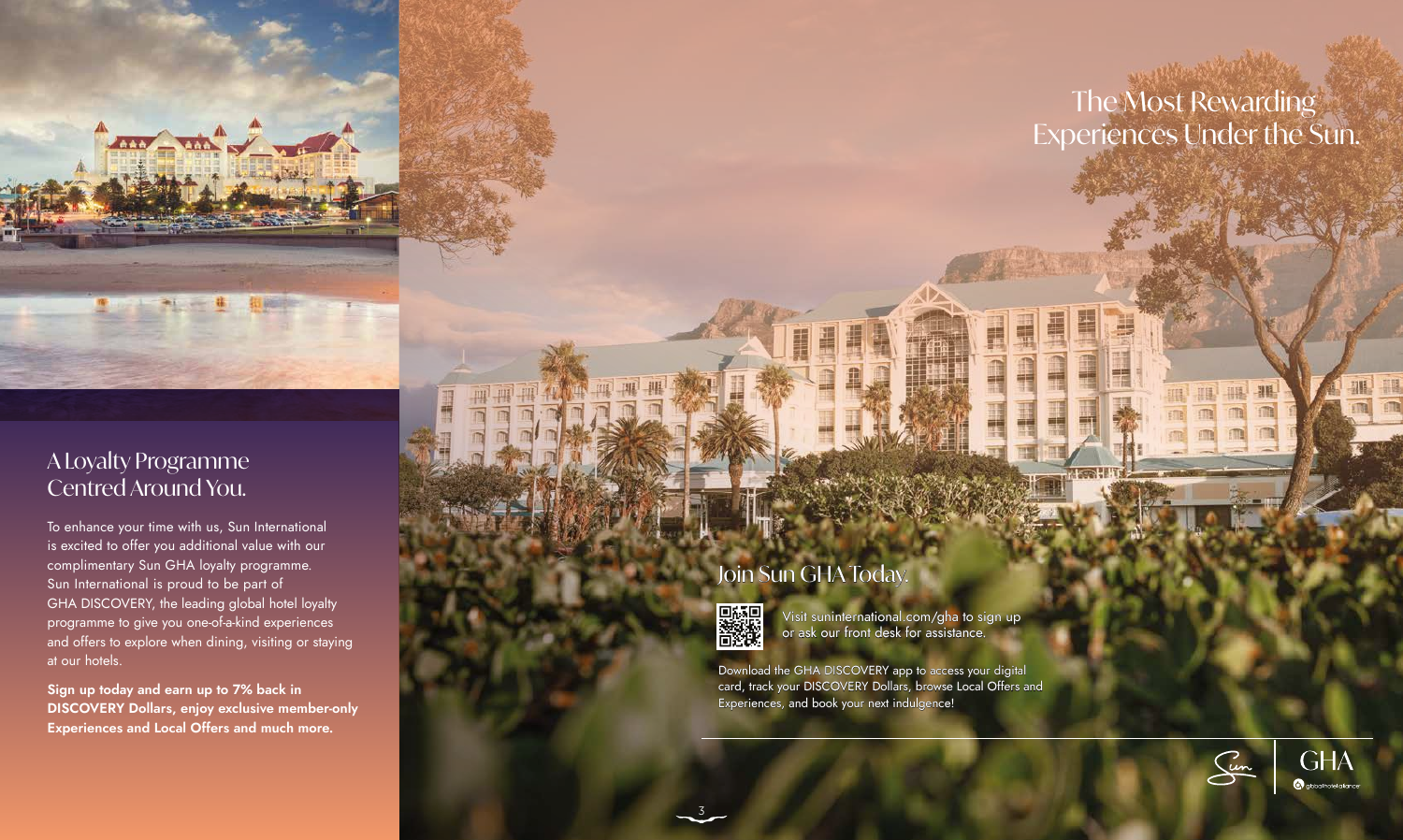

## Rewarding You from Day One.

- Join for free to earn DISCOVERY Dollars
- Earn up to 7% back in DISCOVERY Dollars on eligible purchases
- Track your DISCOVERY Dollars on the GHA DISCOVERY app
- Spend DISCOVERY Dollars on our exclusive Experiences and Local Offers
- Simply put your DISCOVERY Dollars towards your bill at check-out

## **Instant Benefits. Generous Rewards.**

#### **At Home or Away**

VIP privileges at over 500 hotels from over 35 brands in 85 countries that are also part of the Global Hotel Alliance's DISCOVERY loyalty programme

### **More Recognition**

Sun GHA comes with an abundance of benefits available at every level. There are three ways to advance your membership status – by accumulating nights, reaching eligible spend amounts or staying in multiple hotel brands

**Local Offers** Member discounts on spa, dining and more

**Experiences**  Unforgettable curated experiences arranged by our friendly staff

**It Keeps Getting Better** Sun GHA has four membership levels: Silver, Gold, Platinum and Titanium

Enjoy a range of other exceptional benefits upon signing up to Sun GHA, including discounted rates, special in-room amenities and exclusive gifts.

### **DISCOVERY Dollars**

Earn and spend our rewards currency your way

### **Benefits**

Room upgrades, flexible check-in and check-out and more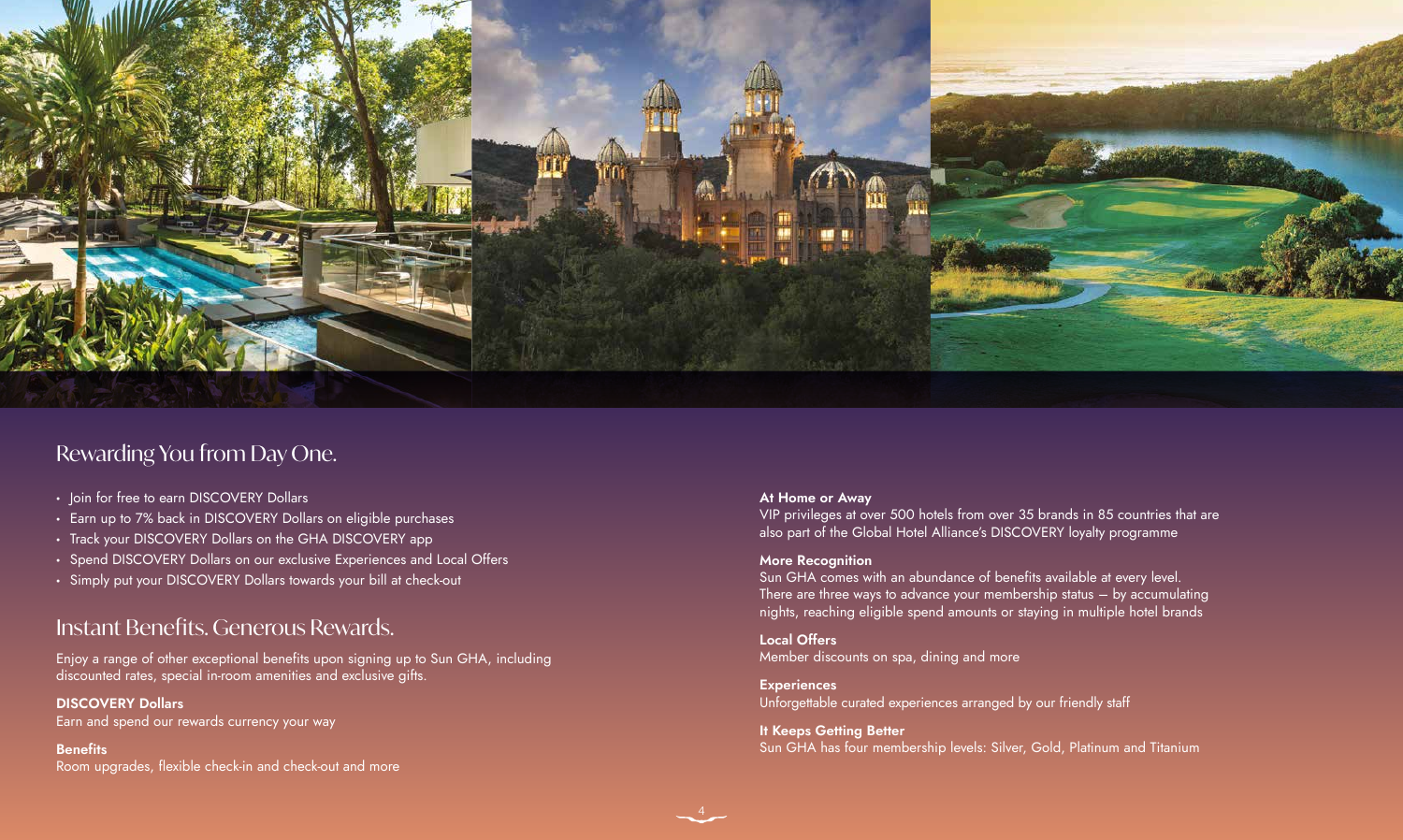#### FEDERAL PALACE HOTEL & CASINO

6 - 8 Ahmadu Bello Way Victoria Island, Lagos, Nigeria PO Box 1000, Marina, Lagos, Nigeria

Tel +234 (1) 277 9000

Email address: reservations@suninternational.com

www.suninternational.com